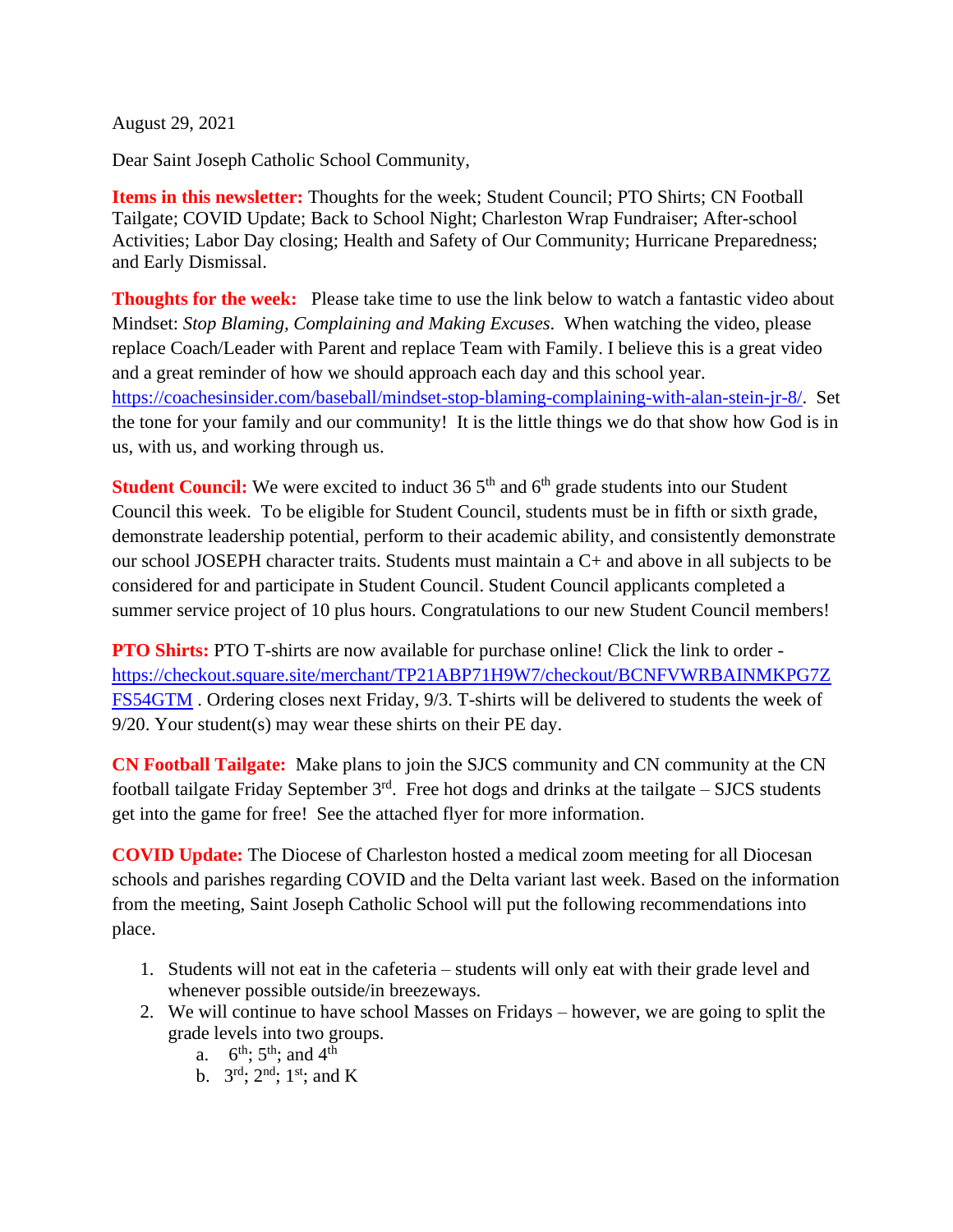i. 4K will not attend Mass, however Monsignor Harris is working on special religious instruction for these classes.

These groups will attend on alternating weeks. When they are not able to attend Mass in person, they will watch a Mass in their classroom. All students should continue to wear their dress uniforms on Fridays.

3. We will only allow parents to attend Mass if their child is reading, singing, altar serving, or getting a special award. Parents must sit in the designated parents' section.

**Back to School Night:** The school administration along with the Advisory Council, faculty; and staff have made the decision to forgo having our Back-to-School Night. Our teachers report that they were able to share so much information during our newly formatted Meet the Teacher event that they no longer need an additional open house. The teachers will be sharing more information via email, including a Course Expectation packet for each subject, and any major events or projects that will be completed during the year. Please be on the lookout for this important email. Do not hesitate to reach out to the teachers or the school office staff if you have questions.

**Charleston Wrap:** The PTO needs your help! Charleston Wrap catalogs are going to be sent home tomorrow, Monday, August  $30<sup>th</sup>$ . The sale runs until Tuesday, September  $21<sup>st</sup>$ . The fundraiser is all virtual this year. We encourage you to spread the word and invite family and friends to shop online with your student's participant code. Please register your student at [www.charlestonwrapstore.com.](http://www.charlestonwrapstore.com/) Our organization ID is 15787. As always, the PTO thanks you for your support!

**After-school Activities:** The school has partnered with several vendors this school year to provide a fantastic offering of after-school activities. Please find a detailed list of vendors and a description of the services attached to this email.

No School: The school will be closed Monday, September 6<sup>th</sup> in observance of Labor Day. Classes will resume Tuesday, September  $7<sup>th</sup>$  at 8:00 a.m.

**Health and Safety of Our Community:** When possible, please refrain from large group gatherings. If you socialize in large groups, please wear your masks. Other best practices that can be implemented this weekend and every day are the three Ws: **W**ear your mask, **W**ash your hands often, and **W**atch your distance. Thank you for your support- we really want to keep Saint Joseph Catholic School learning in-person. When in doubt, please keep your child/ren home!

**Hurricane Preparedness:** During hurricane season, please be aware of school policies regarding weather-related school closings. We always keep a close eye on weather forecasts and make decisions regarding school closing as soon as we can. We will always communicate those closings to you with a text, phone call, and email. We do not follow Richland County School District 1 and we do not always close when other Columbia area Catholic schools close, however the Columbia Catholic schools try to make this decision together. If we do have to close the